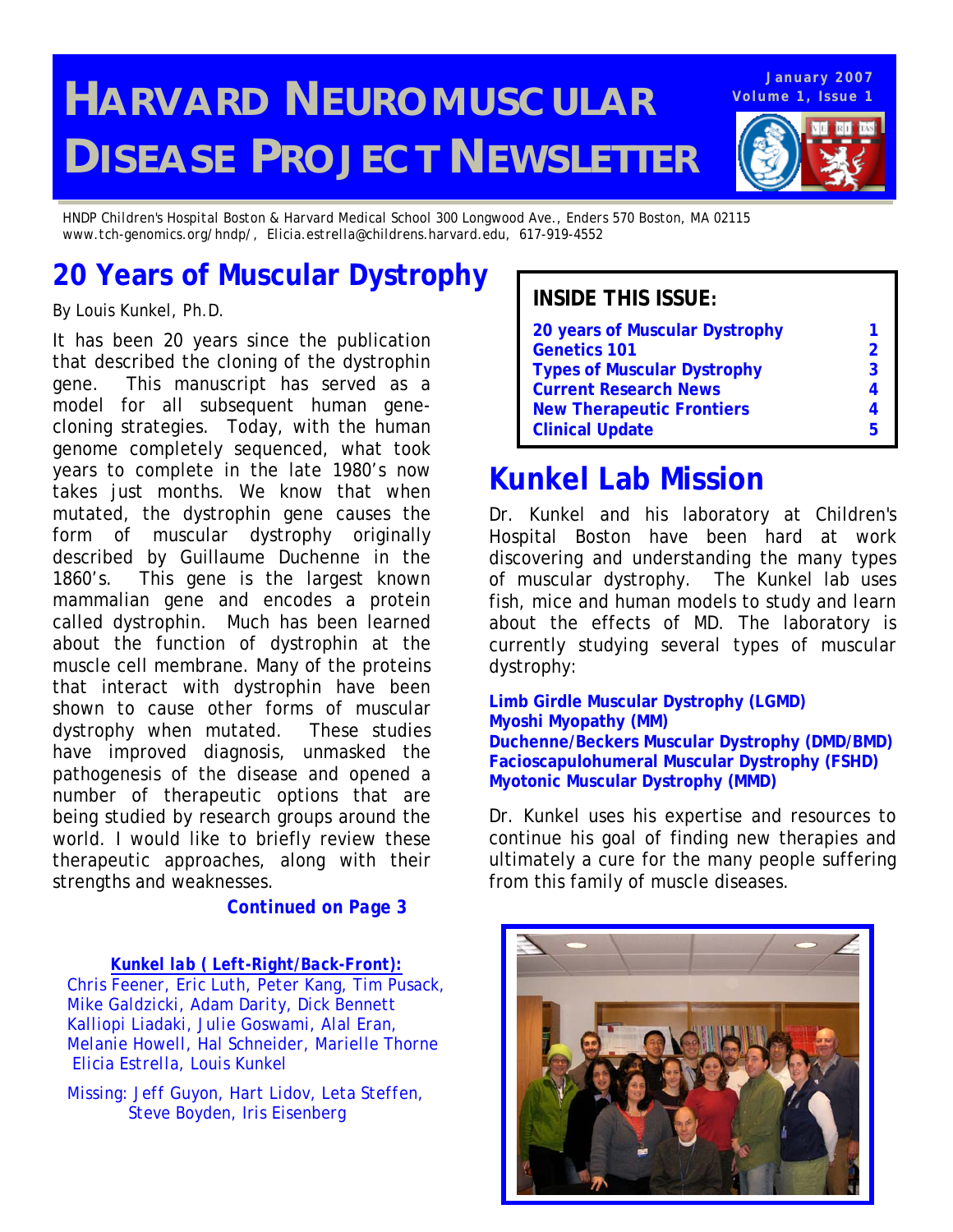### Page 2 **HNDP NEWS**

### **Genetics 101**

#### By Elicia Estrella, MS, CGC

People, animals and many other living organisms are made of cells. All cells within an organism contain **DNA (***D***eoxyribo***n***ucleic** *A***cid)**. DNA is the molecule that encodes our genetic information carrying all the instructions for making a person. DNA is made up of two twisted strands of chemical building blocks called bases. There are 4 bases that make up the language of our genes: *A***denosine,** *T***hymine,** *G***uanine, and** *C***ytosine**. Certain areas of our DNA contain our genes. These genes are considered our genetic blueprint or instructions. Our genes determine all of our features like height and eye color. This is why we have similarities to our parents and grandparents. Our DNA strands are coiled up and tightly packaged into structures called **chromosomes**. We have 46 chromosomes in total. They come in pairs (23 pairs), with one chromosome from each pair inherited from your mother and the other from your father. This is how our parents and grandparents have passed their genes down to the next generation. How our genes are expressed in our family is called the **inheritance pattern**.

Most types of muscular dystrophy are inherited in one of three ways;

- **1. AUTOSOMAL DOMINANT:**
- o **Autosome**  gene located on chromosome pairs 1-22
	- o **Dominant** 
		- 1 copy of gene is mutated (altered)
	- Trait is expressed

#### **2. AUTOSOMAL RECESSIVE:**

- o **Autosome**  gene located on chromosome pairs 1-22 o **Recessive** 
	- Both copies of a gene are mutated (altered)
	- Trait is expressed

#### **3. X-LINKED RECESSIVE:**

- o **X-linked**  gene located on the X chromosome
	- 23<sup>rd</sup> pair of chromosomes are the sex chromosomes
		- XY (male) or XX (female)
- o **Recessive** 
	- Both copies of a gene are mutated
	- Trait is expressed







Structure of DNA within the Cell

The inheritance of specific traits can be determined by reviewing the family history, drawing a pedigree and looking at the pattern of family members with a specific trait (i.e.: muscular dystrophy). Inheritance can also be determined by comparing a person's **genotype** (set of genes) to their **phenotype** (expression of a person's genes). Since we inherited 2 copies of all of our genes, one from each of our parents, subtle differences in the 2 copies can exist. How these differences, sometimes called **mutations**, are expressed also defines the inheritance pattern.

It is believed that each person contains 10-15 mutations within their genome. This is part of the reason no two people are alike. The differences we see in our gene copies (mutations) come in many types;

- **1. DELETIONS:** 
	- a. large chunk of a gene is cut out
	- b. like tearing out a chapter of a book
	- c. 60% of DMD/BMD cases have deletions
- **2. DUPLICATIONS:** 
	- a. adding extra genetic material
	- b. like having 2 chapter 5's in a book
	- c. 5% of DMD/BMD cases have duplications
- **3. POINT MUTATIONS:** 
	- a. Like typos in a book
	- b. typos can cause word/meaning changes
	- c. 35% of DMD/BMD cases have point mutations
- **4. REPEATS: triplet repeat most common**
	- a. 3 bases are repeated over and over (ATG,ATG,ATG etc…)
	- b. In a book having the word "*THE*" repeated for several pages would be confusing to the reader
	- c. Repeats cause Myotonic Dystrophy
	- d. The more repeats the more severe the disease

*"It is believed that every person has 10-15 mutations within their genome."*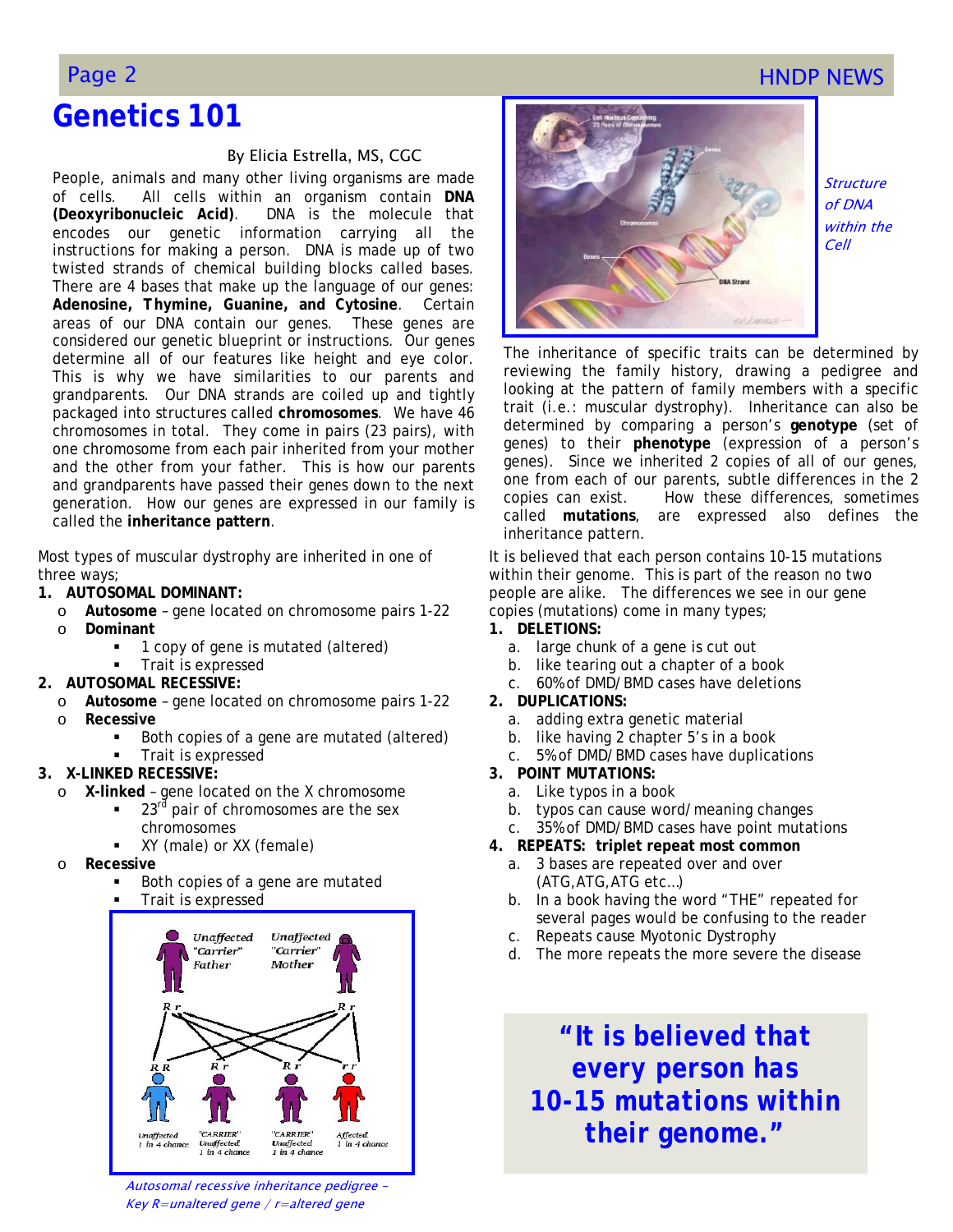### **20 Years of MD Cont. from pg1**

**Exon Skipping:** The dystrophin gene is encoded by 79 pieces, called exons that are arranged in a certain order. Many patients with DMD or BMD lack some of these pieces. The missing pieces can affect the resulting protein, (DMD- no protein/ BMD-reduced protein). The exon skipping approach blocks exons converting someone with DMD to the more mild disease of BMD. This was a very inefficient process and the molecules that block exons were quickly degraded by the body. Recently, new molecules have been developed which are much more stable and more has been learned about how to block certain exons. Exon skipping is being safety tested in the Netherlands at this time. The exon skipping approach shows a lot of promise for a subset of DMD patients.

**Stop codon read-through:** About 25% of DMD patients have a mutation called a stop or nonsense mutation. The stop results in no dystrophin protein production. Read-through uses a chemical that fools the cell's stop codon detection system to continune, allowing protein production. PTC pharmaceutical has a chemical called PTC 124, which has shown read through in mouse models of human dystrophy. The molecule is now in human trials (see pg 5). This method will not be useful for most patients. It is unclear how it will work over the lifetime of a patient.

**Myostatin Repression: A** major modulator of muscle size is the growth factor myostatin. When it is decreased in amount, muscle gets larger and stronger. Studies in mice missing dystrophin have shown that blocking myostatin action can result in the correction of muscle disease. Human trials are currently in progress in BMD, LGMD and FSHMD. The results of these trials should be out soon. This promising approach may alleviate some symptoms and slow the progression of the disease process.

**Gene Therapy:** The biggest hurdles involved with this approach have been delivering the new gene to the right cells and then turning on the gene to the right amount. The current method uses the infectious nature of viruses. Our immune system recognizes these viral cells and destroys them. Currently there are types of virus that will target muscle and introduce absent muscle genes. This is being safety tested in animals and may soon be brought to human studies. The two biggest problems with gene therapy are keeping the transplanted gene turned on long-term and fooling the immune system. These are not insurmountable hurdles, but they will delay the use of this therapy in large-scale studies.

**Stem Cell Therapy:** The first use of stem cells to treat muscle disease in dystrophin-deficient mice seemed quite successful. However, early human trials were not at all successful. Better cells have since been identified, as well as more effective methods for growing and introducing these cells to muscle. Also, specialized signals that recruit stem cells into the muscle have been identified. The expansion of cells in tissue culture is being studied in anticipation of human experiments, as well as immunosuppressive agents that might allow easier transplantation of the stem cells into muscle.

**Less Developed Approaches:** Dystrophin has a closely related protein, utrophin, which can substitute for dystrophin. Numerous attempts have been made to increase utrophin expression in skeletal muscle. There are also attempts underway to repair the mutation in the dystrophin gene. These approaches have not been very successful, but may be something on the horizon. Overall there are quite a few approaches currently being tested. It is likely that one or more of methods will be an effective treatment for the many types of muscular dystrophy.

### **MD Types of Interest in the Kunkel Research Laboratory**



**Limb Girdle Muscular Dystrophy – LGMD** 

- $\triangleleft$  Group of 13+ disorders
- Inheritance Autosomal dominant or recessive
- Affect mainly voluntary muscles of shoulder & hip
- Begins in proximal (close to trunk) muscles -progressive

#### **Duchene/Becker Muscular Dystrophy – DMD/BMD**

- ♦ Inheritance X-linked recessive –affects mostly boys
- Affects voluntary muscles in arms, legs, & trunk
- Progressive boys will use a wheelchair
- Toe walking, weakness, & large calves are signs
- Heart & breathing muscles may be affected
- BMD is a more mild version of DMD

#### **Facioscapulohumeral Muscular Dystrophy (FSHD)**

- ♦ Inhertiance Autosomal Dominant
- Affects mainly face, shoulder & upper arm muscles (but not only these muscles)
- Usually slowly progressive
- Muscle weakness asymmetric right vs. left
- Sleeping with eyes open, inability to whistle or use a straw are common features

#### **Myotonic Muscular Dystrophy (MMD)**

- Inheritance Autosomal dominant
- Myotonia inability to relax muscle at will is seen
- Affects distal (close to hands/feet) muscles first
- Heart, eyes, breathing, hearing & many other organ systems can be affected
- Several forms; mild, classic, congenital- increase in severity with increase repeat number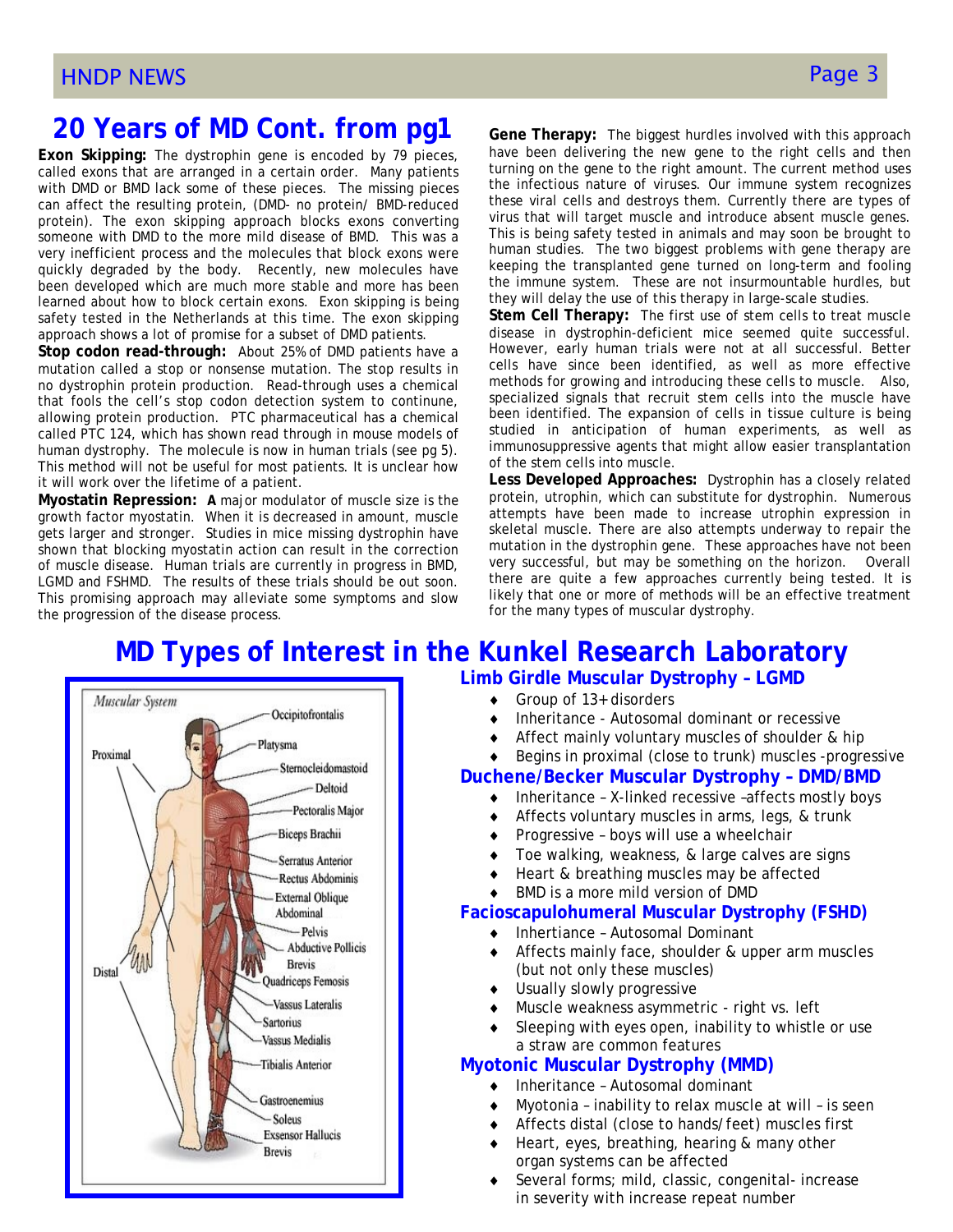### Page 4 **HNDP NEWS Page 4**

### **Current Research News**

By Tim Pusack

#### **Genetics:**

Through research we are continually learning new information about Muscular Dystrophy (MD). New studies have shown that in 30% of LGMD cases the gene responsible is still unknown. We are collecting families with LGMD to find these unknown genes. In the past year, Dr. Peter Kang has completed a project comparing gene function in human muscle vs. mouse muscle. The goal of the study was to determine how alike are mouse and human muscle. He found that only certain mouse muscle is similar to human muscle. This is very important as we frequently use the mouse as a model system to try therapies. Dr. Kang's studies tell us which mouse muscle is most directly applicable to the human muscle.

A large part of our genetics work uses zebrafish as a model for MD. At this time, we have 13 fish lines with MD. We are currently working to characterize all 13 types of MD in our fish lines (see figure - example of Fish Muscular Dystrophy). Two of the 13 fish lines with MD have already been shown to have mutations in dystrophin, the gene associated with DMD/BMD. Another fish line is believed to have a mutation in the gene titin which is associated with LGMD2J. We also have found two fish lines with mutations in a new gene and are working to determine if it is truly a new cause of MD. This work partnered with our family studies will allow us to find new genes for MD.

### **New Therapeutic Frontiers**

#### By Tim Pusack

We are testing two types of therapies in the effort to treat and to cure MD: cell-based therapies and chemicalbased therapies. The cell-based therapy is a technique of transplanting healthy cells to re-grow muscle in individuals with muscular dystrophy. We are currently using the zebrafish and mouse as models for this technique. Cells taken from the muscles of healthy mice and zebrafish are injected into DMD mice or injured fish, respectively, to see which cells are best at repairing the muscle. Once we find which cell types perform well, we examine them more closely to see what specific genes they express. These genes can be used to determine what proteins are best at helping cells re-grow healthy muscle. In both models, we have been able to transplant cells from healthy mice or fish into dystrophic or injured animals and see some new muscle cells. We are also researching to to see if bone marrow cells can be made into muscle cells when put into a muscle environment. This would allow us to use bone marrow transplantation as a potential therapy for MD.



(*A) normal light (B) polarized light. In each picture the top fish has DMD, the bottom fish is unaffected. (B) White muscle is healthy muscle, dark patches are damaged muscle. The fish are 7 days old and still in the larval form.*

#### **Clinical**:

Other patient related studies in our lab include improving DNA testing for MD. Molecular diagnosis of the specific type of MD can be very important for family planning, at risk family members, and also for access and acceptance into clinical trials. Two of our lab members, Dick Bennett and Hal Schneider are currently developing new genetic tests for many types of MD. They are attempting to automate the process using robotics. We believe that this will improve genetic testing by making the test quick, reliable and more affordable. We hope that this would increase testing availability to all patients with MD allowing a definitive diagnosis to be made for each family.

We also would like to test the ability of different chemicals to repair damaged muscle. This work is being done in the zebrafish and is headed by Dr. Jeffery Guyon. We will screen a chemical library of 2,640 bio-reactive chemicals in the DMD fish looking for those chemicals that have a positive affect on the MD symptoms in the zebrafish. We believe that identifying reactive chemicals will yield new information about the pathogenesis of MD. This may help lead us to new treatments for many types of MD. Many of the chemicals are already FDA approved, which would decrease the time needed to get to humans trials.

*"Improve genetic testing by making it quick, reliable and more affordable"*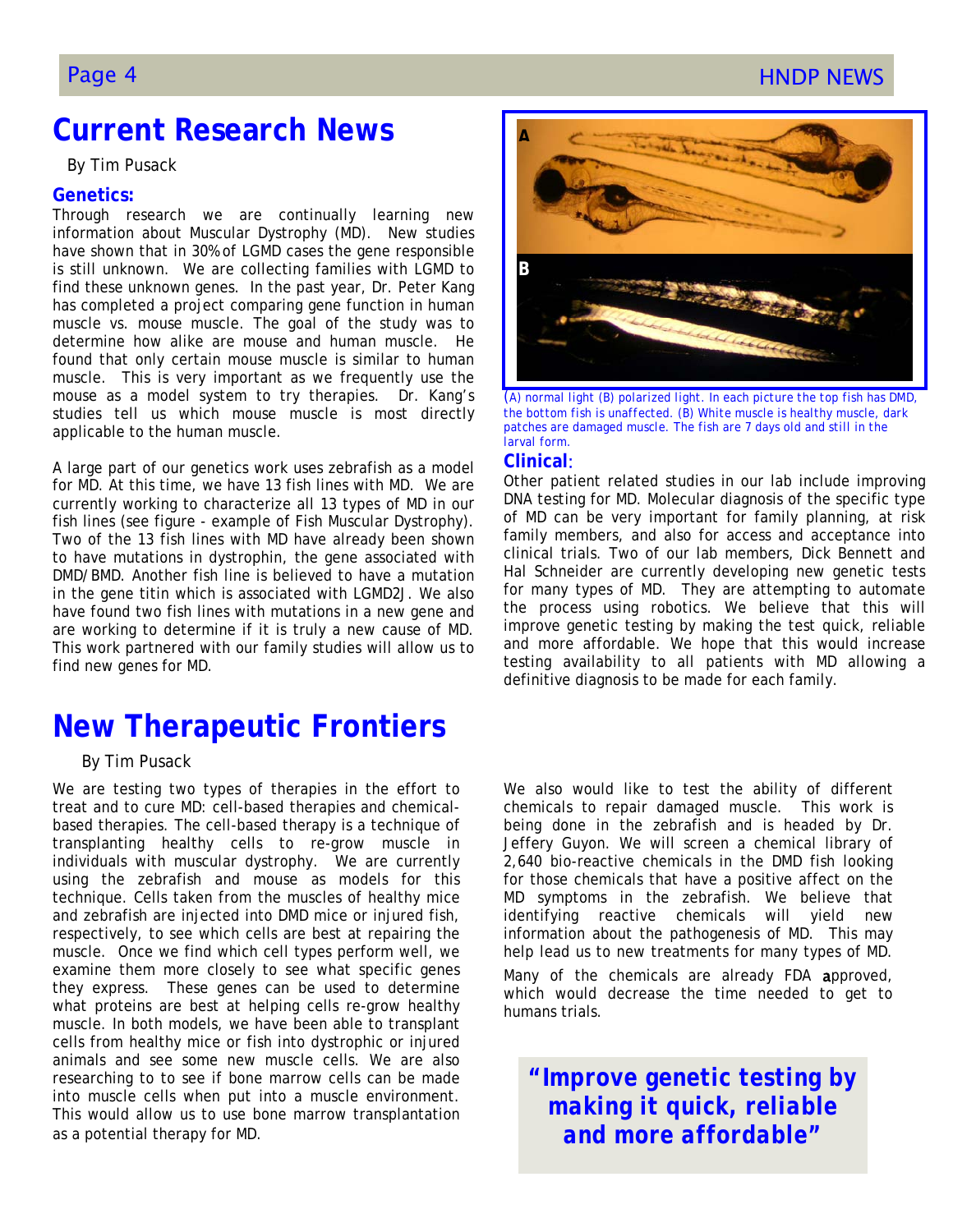# **Clinical Update**<br>By Erica Sanborn, MS, CGC

The Muscular Dystrophy Association (MDA) clinic at Children's Hospital Boston is a multi-disciplinary clinic involving neurology, orthopedics, physical therapy, genetics, and social work. The clinic has been very busy over the last year with upward of 386 patient visits during 2006, a 16% increase from 2005. While the MDA clinic follows children with a variety of neuromuscular diagnoses, Duchenne Muscular Dystrophy (DMD) and Becker Muscular Dystrophy (BMD) collectively are the biggest subset of our population. While significant research is being done in the field of muscular dystrophies at Children's Hospital Boston at this time, we do not have any therapeutic clinical trials for DMD or BMD. Our clinic staff does investigate new therapeutic studies worldwide.

Currently, we would like to make you aware of a new study at Children's Hospital of Philadelphia (CHOP). CHOP is currently looking for boys with DMD for a clinical trial, studying the effects of a drug called PTC124. PTC124 has been shown to partially restore dystrophin production in animals with DMD with a specific type of point mutation called a nonsense mutation (or premature stop codon). The main purpose of this study is to see if PTC124 can safely increase working dystrophin protein in the muscles of boys with DMD caused by a nonsense mutation. Investigators are looking for boys over age 5 with confirmed DNA testing of a point mutation, who are willing to comply with scheduled



*Children's Hospital Boston MDA Clinic team: From L-R Dr. Shapiro (orthopedics), Elicia Estrella (research GC), Dr. Darras (neurology), Erica Sanborn (clinical GC), Janet Quigley (PT), missing Dr. Peter Kang and Brenda (MDA rep)* 

visits, drug administration plan, laboratory tests, study restrictions, and study procedures (including muscle biopsies, myometry, and PK sampling).

If you are interested in more information about this study please contact Michele Toms, Study Coordinator at 215- 590-7727 or toms@email.chop.edu. If you do not know if you have had DNA testing or what type of mutation you have feel free to contact us to discuss. (Elicia Estrella 617-919-4552 or Erica Sanborn 617-355-2752)

## **What Do You Think of the Newsletter?**

| We would love to hear from you!<br>Let us know;                                                                                                                                                                                                                                                                                                                                                                            | <b>REPLY CARD</b>                                                                                                                                                              |
|----------------------------------------------------------------------------------------------------------------------------------------------------------------------------------------------------------------------------------------------------------------------------------------------------------------------------------------------------------------------------------------------------------------------------|--------------------------------------------------------------------------------------------------------------------------------------------------------------------------------|
| 1. Give us feedback on the<br>newsletter<br>2. What would you like to see in<br>future issues of our newsletter<br>3. Update us on your contact<br>information<br>(phone/email/address)<br>4. Let us know how you are doing<br>5. Take me off your mailing list<br>6. Request a copy of the<br>newsletter to be sent to<br>someone not on our mailing list<br>(family member, new study<br>participant, your doctor, etc.) | NAME:<br>(please PRINT)<br><b>Contact information Changes:</b><br>Address: ________<br>. Phone:<br>Email:<br><b>Clinical updates:</b><br>Suggestions/recommendations/Comments: |
|                                                                                                                                                                                                                                                                                                                                                                                                                            | Place a check here to be taken off our mailing list<br>Please sign to authenticate:                                                                                            |